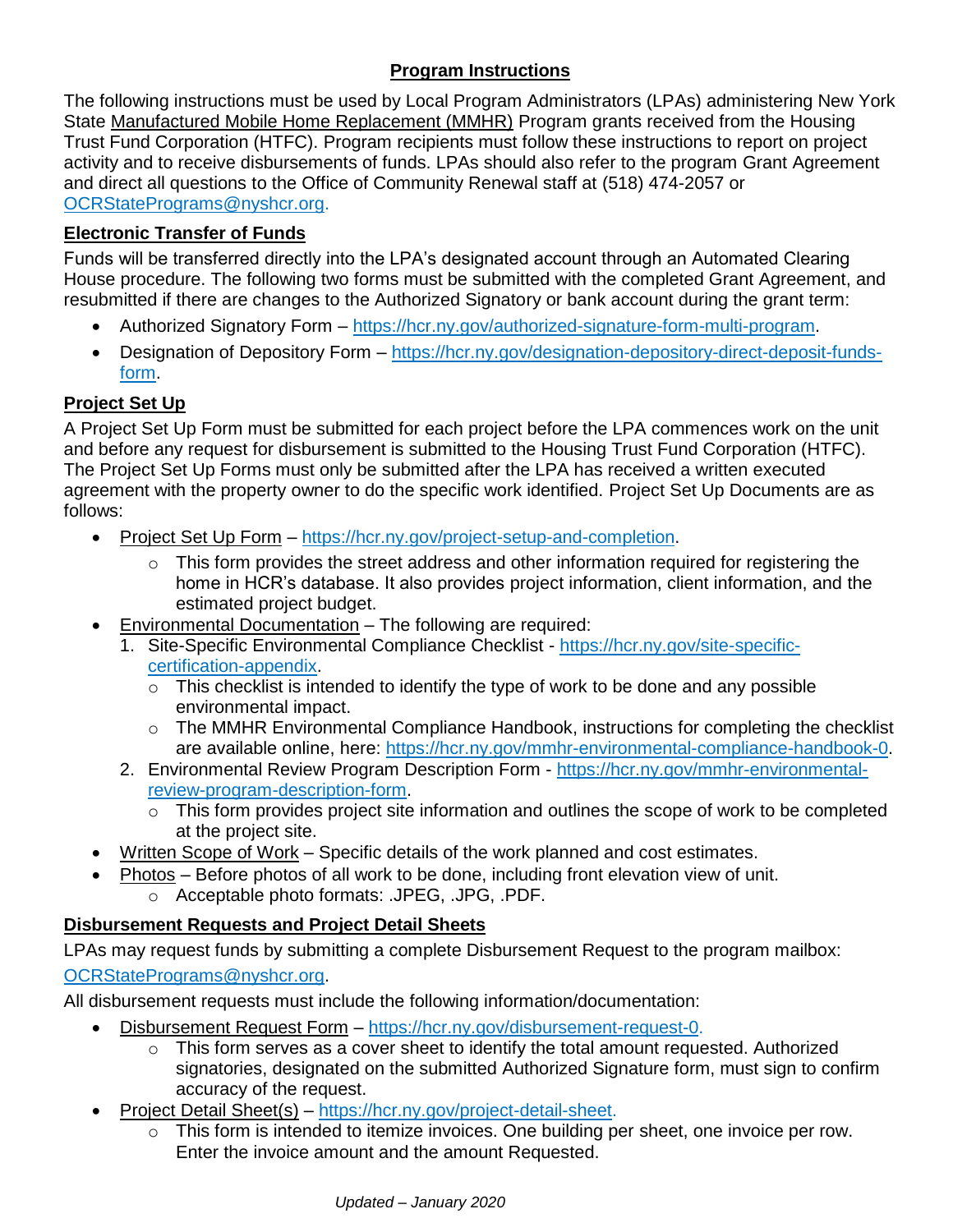- Photos After photos as work is completed, with front elevation view included.
	- o Accepted formats: .PDF, .JPEG, .JPG.
- Supporting Documentation Receipts/invoices for renovation activities and soft costs related to the project.
	- o Detailed invoices must be provided for *all* project costs, including site work, Project Delivery, and Administrative costs. *Funds may only be requested for costs that have been incurred.*
		- *Administrative Costs*:
			- May not be drawn in advance of expending funds;
			- Must be invoiced staff costs must include staff name and title, date of service, hourly rate, and total. Cost must be reasonable, allocable, and supported by local payroll;
			- General activities related to the grant and not client specific: such activities include outreach, processing intakes that do not proceed to project, reporting, training, etc.;
			- OTPS is only available for allocable items under a reasonable cost allocation plan.
		- *Project Delivery Costs:*
			- Intake, eligibility and explanation of the grant cycle and agreement to the client;
			- Initial pre-construction inspection (if the project progresses) including photos;
			- Development of Work Scope and cost estimate;
			- Bid process and award of contract;
			- Progress and final inspections, including photos;
			- Lien filing fees;
			- Mileage (if not included in cost of activity) for the performance of oversight;
			- Attorney fees;
			- Health and safety testing costs
			- Must be reasonable and allocable;
			- Each project is unique Project Delivery should not be static across all projects;
			- Professional Project Delivery costs must be supported by invoices that break down cost by activity. Selection process of professionals and service agreements must be on file;
			- In-House Project Delivery must be supported by invoices that break down costs for each activity costs and should also be supported by local payroll.

### **Project Completion**

A Project Completion form must be submitted at the completion of each project. To indicate that the project is complete, check "Final" on the Disbursement Request Form. Project Completion Forms can be found on the HCR website here: [https://hcr.ny.gov/project-setup-and-completion.](https://hcr.ny.gov/project-setup-and-completion)

- Note and Mortgage [https://hcr.ny.gov/mmhr-note-and-mortgage-template.](https://hcr.ny.gov/mmhr-note-and-mortgage-template)
	- o A copy of the Note & Mortgage should be submitted at the completion of each project.